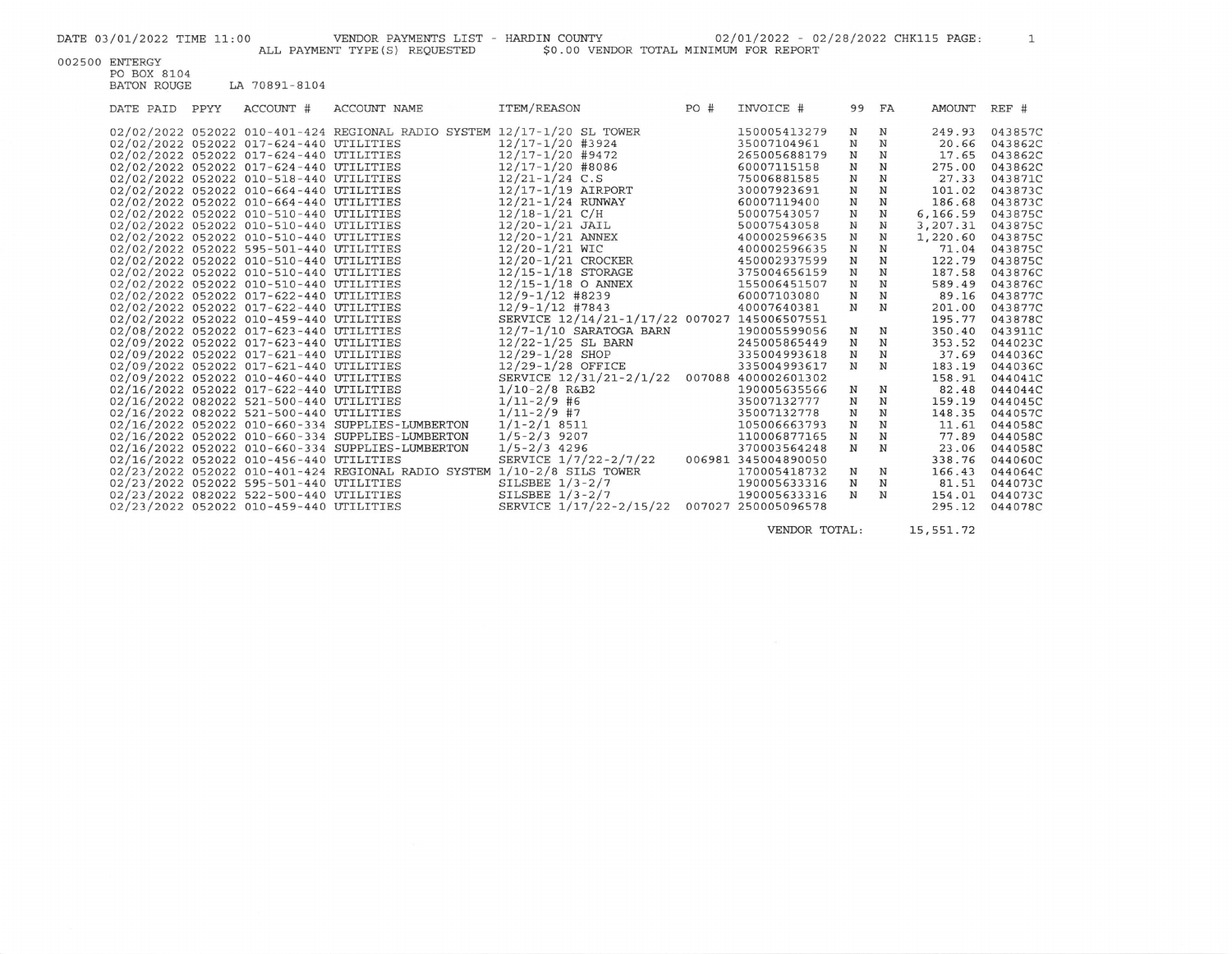| DATE 03/01/2022 TIME 11:02 |      |                                         | VENDOR PAYMENTS LIST - HARDIN COUNTY<br>ALL PAYMENT TYPE (S) REQUESTED | \$0.00 VENDOR TOTAL MINIMUM FOR REPORT |     | 02/01/2022 - 02/28/2022 CHK115 PAGE: |    |    |        |         |
|----------------------------|------|-----------------------------------------|------------------------------------------------------------------------|----------------------------------------|-----|--------------------------------------|----|----|--------|---------|
| 000300 CITY OF KOUNTZE     |      |                                         |                                                                        |                                        |     |                                      |    |    |        |         |
| P O BOX 188                |      | TX 77625                                |                                                                        |                                        |     |                                      |    |    |        |         |
| KOUNTZE                    |      |                                         |                                                                        |                                        |     |                                      |    |    |        |         |
| DATE PAID                  | PPYY | ACCOUNT #                               | ACCOUNT NAME                                                           | ITEM/REASON                            | PO# | INVOICE #                            | 99 | FA | AMOUNT | REF #   |
|                            |      | 02/02/2022 052022 017-622-440 UTILITIES |                                                                        | $11/30 - 1/11$ R&B2                    |     | 03003401-011                         | N  | N  | 243.07 | 043860C |
|                            |      |                                         |                                                                        |                                        |     | VENDOR TOTAL:                        |    |    | 243.07 |         |